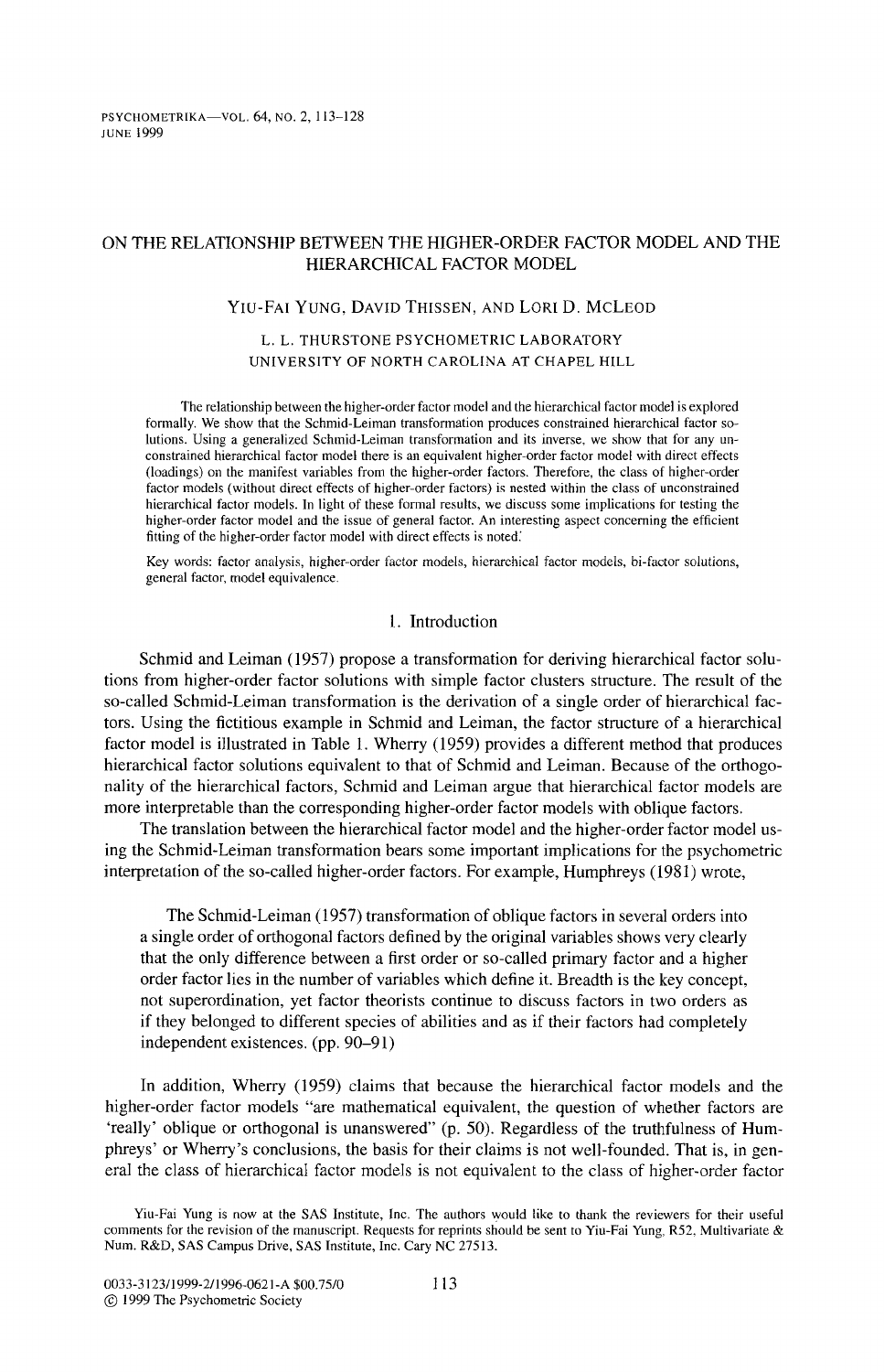|    | Layer 3 | Layer 2 |       |       | Layer 1 |       |       |       |       |       |
|----|---------|---------|-------|-------|---------|-------|-------|-------|-------|-------|
|    | I       | $\Pi$   | Ш     | IV    | V       | VI    | VII   | VШ    | IX    | X     |
| 1  | .5120   | .3840   |       |       | .4800   |       |       |       |       |       |
| 2  | .5760   | .4320   |       |       | .5400   |       |       |       |       |       |
| 3  | .3920   | .2940   |       |       |         | .4999 |       |       |       |       |
| 4  | .3360   | .2520   |       |       |         | .4285 |       |       |       |       |
| 5  | .1920   |         | .2560 |       |         |       | .7332 |       |       |       |
| 6  | .0960   |         | .1280 |       |         |       | .3666 |       |       |       |
| 7  | .2520   |         | .3360 |       |         |       |       | .5600 |       |       |
| 8  | .0720   |         | .0960 |       |         |       |       | .1600 |       |       |
| 9  | .5670   |         |       | .5784 |         |       |       |       | .3923 |       |
| 10 | .3150   |         |       | .3214 |         |       |       |       | .2180 |       |
| 11 | .1260   |         |       | .1285 |         |       |       |       |       | .5723 |
| 12 | .1470   |         |       | .1499 |         |       |       |       |       | .6677 |

TABLE 1, An example of hierarchical factor solutions derived from the Schmid-Leiman transformation (Source: Schmid and Leiman, 1957)

models. This has been pointed out independently by McDonald (in press), McLeod and Thissen (1997), and Mulaik and Quartetti (1997). Using some illustrative examples, Mulaik and Quartetti show that the Schmid-Leiman transformation actually yields more restricted hierarchical factor solutions than would be needed. McLeod and Thissen describe the hidden constraints of the Schmid-Leiman hierarchical factor solutions. If one were to fit directly a hierarchical factor model to the data using a structural equation modeling software (e.g., EQS by Bentler, 1990; LISREL by Joreskög & Sörbom, 1993), a different, as well as less restricted, hierarchical factor solution than that derived from the Schmid-Leiman transformation is obtained. Mulaik and Quartetti conclude that the classes of higher-order factor models and hierarchical factor models are just *near* equivalent in some cases. (Mulaik & Quartetti use terminology differently than the present authors. Because they tried to make terminology consistent with an earlier article by Gustafsson and Balke (1993), hierarchical factor models in their paper refer to the usual higherorder factor models. However, we follow the more traditional terminology adopted by Gorsuch, 1983, McDonald, 1985, Schmid & Leiman, 1957, Tucker 1940, and Wherry, 1959.)

We will demonstrate formally in this article the nonequivalence of the two classes of factor models. More importantly, we will show that the class of higher-order factor models is nested within the class of hierarchical factor models. The two classes of models will be equivalent when certain free parameters are added to the higher-order factor models. In this regard, a "relaxed" version of the higher-order factor model, which is formally equivalent to the hierarchical factor model, is derived. The relaxed higher-order factor model includes direct effects of the higherorder factors on the manifest variables. As we shall see, the derivation has some important implications for testing, as well as the fitting, of higher-order factor models. In addition, because the bi-factor (general-plus-specific) model is a special case of the hierarchical factor model, we will also discuss the implications of our results for the bi-factor model.

## 2. The Form of Hierarchical Factor Models and its Relationships with Higher-order Factor Models

The basic structure of the hierarchical factor model is illustrated in Table 1 (taken from Schmid & Leiman, 1957). For a typical hierarchical factor model, there are several *layers* of factors. In each layer, each manifest variable loads on exactly one of the factors in that layer. The numbering of the layers is determined by the number of factors in the layer, starting from the layer with the largest number of factors. All factors in a hierarchical factor model are said to be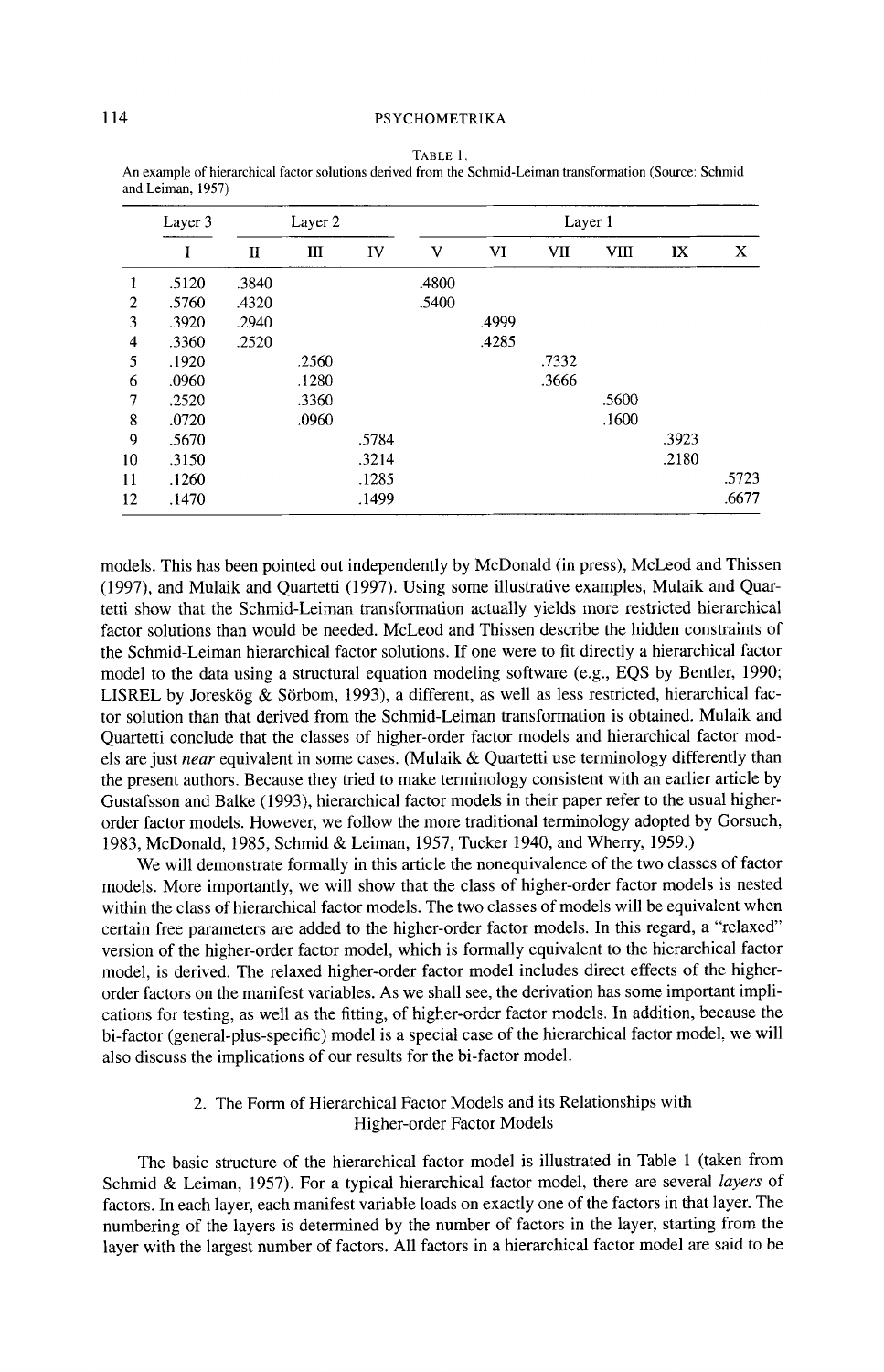in the same order, in the sense that they are orthogonal to each other. When there are just two layers of factors, with a single "general" factor in the second layer and several "group" factors in the first layer, the hierarchical factor model reduces to the idealized pattern of the bi-factor model (Holzinger & Swineford, 1937; see an example in Table 2 of the Appendix).

Using the numerical results in Table 1, the hidden constraints in the Schmid-Leiman hierarchical factor model are clear. For example, when comparing the non-zero loadings between columns 1 and 2, it is observed that all the first four pairs of loadings are of a 4:3 ratio. When comparing column 2 with column 5, the ratios for the first two pairs of non-zero loadings are both 4 to 5. Similar observations can be drawn for other pairs of non-zero loadings on factors between layers. These hidden proportionality constraints in the Schmid-Leiman transformation may be removed for a general hierarchical factor solution. This is illustrated in the right panel of Figure 1, where the Schmid-Leiman hierarchical models form a sub-class of general hierarchical factor models. For simplicity, the unique variance for the factors and the manifest variables are not shown. In the top row of the two-by-two array of models in Figure 1, an equivalence relationship between the class of higher-order factor models and the class of Schmid-Leiman hierarchical factor models is established by the Schmid-Leiman transformation and its inverse transformation, the existence of which will be established later.

A higher-order factor model with direct effects from the general factor to the manifest variables is shown in the lower left comer of Figure 1. Clearly, the class of higher-order factor models is nested within this class of models, as shown in the left column of Figure 1. More importantly, as will be shown, this class of models is also equivalent to the class of general hierarchical factor models. Thus, it bridges the relationship between the models in the main diagonal of Figure 1. To show the equivalence of the models in the bottom row, a generalized Schmid-Leiman transformation and its inverse will be established. Once this general relationship is shown, the model equivalence for the upper row models will follow as a special case. Before deriving such a transformation, it is useful to review the original Schmid-Leiman transformation from a new perspective.

## 3. A Different Look at the Schmid-Leiman Transformation

As described by Schmid and Leiman (1957), the higher-order factor solution is obtained by repeated factoring of the correlation matrices for the (higher-order) factors. Starting with a correlation matrix  $\mathbf{R}_{o}(n_{o} \times n_{o})$  of  $n_{o}$  manifest variables, the fundamental equation for the factor analysis model is

$$
\mathbf{R}_o = \mathbf{P}_1 \mathbf{R}_1 \mathbf{P}_1' + \mathbf{U}_o^2,\tag{1}
$$

where  $P_1$  is an  $n_0 \times n_1$  matrix for factor loadings  $(n_0 > n_1)$ ,  $R_1$  is an  $n_1 \times n_1$  correlation matrix for (the first order) factors, and  $U_o^2 = I_{n_o} - diag(P_1 R_1 P'_1)$  is an  $n_o \times n_o$  diagonal matrix of unique variance for variables;  $I_{n_o}$  is an  $n_o \times n_o$  identity matrix, and diag(A) is a diagonal matrix formed by retaining only the diagonal elements of  $A$  and with all other elements in diag $(A)$  identically zero. If  $\mathbf{R}_1$  is not an identity matrix, it can further be factored to yield second-order factors. In general, the factor model for the  $i$ -th level factors is

$$
\mathbf{R}_i = \mathbf{P}_{i+1} \mathbf{R}_{i+1} \mathbf{P}'_{i+1} + \mathbf{U}_i^2, \tag{2}
$$

where  $P_{i+1}$  is an  $n_i \times n_{i+1}$  matrix for factor loadings  $(n_i > n_{i+1}), R_{i+1}$  is an  $n_{i+1} \times n_{i+1}$ correlation matrix for the  $i + 1$ -th level factors, and  $\mathbf{U}_i^2 = \mathbf{I}_{n_i} - \text{diag}(\mathbf{P}_{i+1}\mathbf{R}_{i+1}\mathbf{P}'_{i+1})$  is an  $n_i \times n_i$ matrix of unique variance for the  $i$ -th level factors. We further assume that all unique variances in  $U_i^2$  are bigger than zero so that  $U_i$ , obtained by taking the positive square root of the diagonal elements of  $U_i^2$ , is invertible. This assumption is mild when discussing model relationships, although practical model fitting may not always result in an invertible  $U_i$ , or positive unique variance estimates.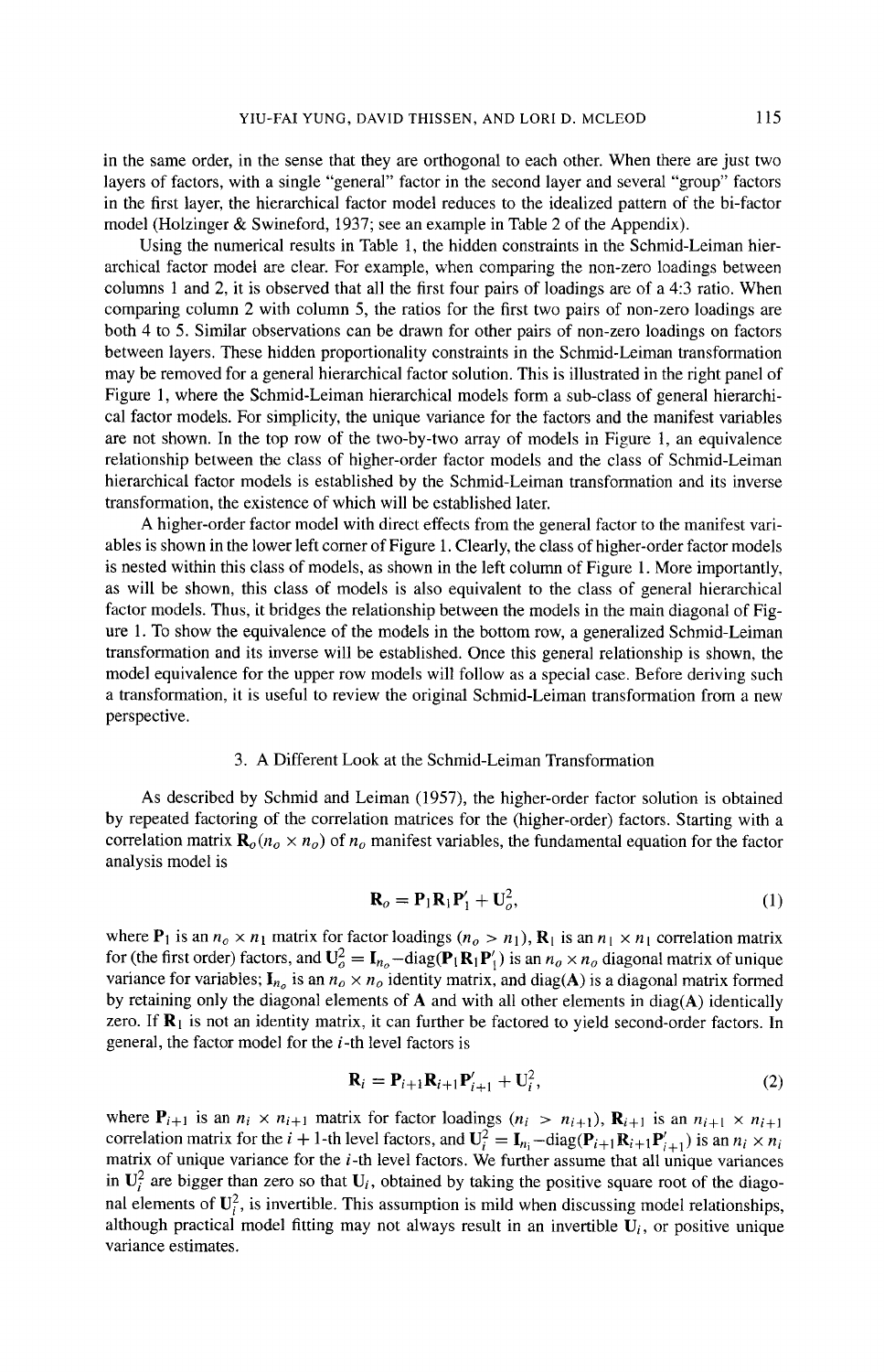





FIGURE l. Higher-order factor models and hierarchical factor models.

Repeated factoring is done until at the  $k - 1$  level the factor model becomes

$$
\mathbf{R}_{k-1} = \mathbf{P}_k \mathbf{P}_k' + \mathbf{U}_{k-1}^2,\tag{3}
$$

indicating that the  $k$ -th level factors are orthogonal or there is just one factor at the  $k$ -th level. Schmid and Leiman (1957) assume that all factor loading matrices  $P_1, P_2, \ldots, P_k$  have simple cluster structures. That is, only a single non-zero factor loading is permissible in each row of  $P_i$ . This structure of factor loading matrices implies that

$$
\mathbf{U}_i^2 = \mathbf{I}_{n_i} - \text{diag}(\mathbf{P}_{i+1}\mathbf{P}'_{i+1}),\tag{4}
$$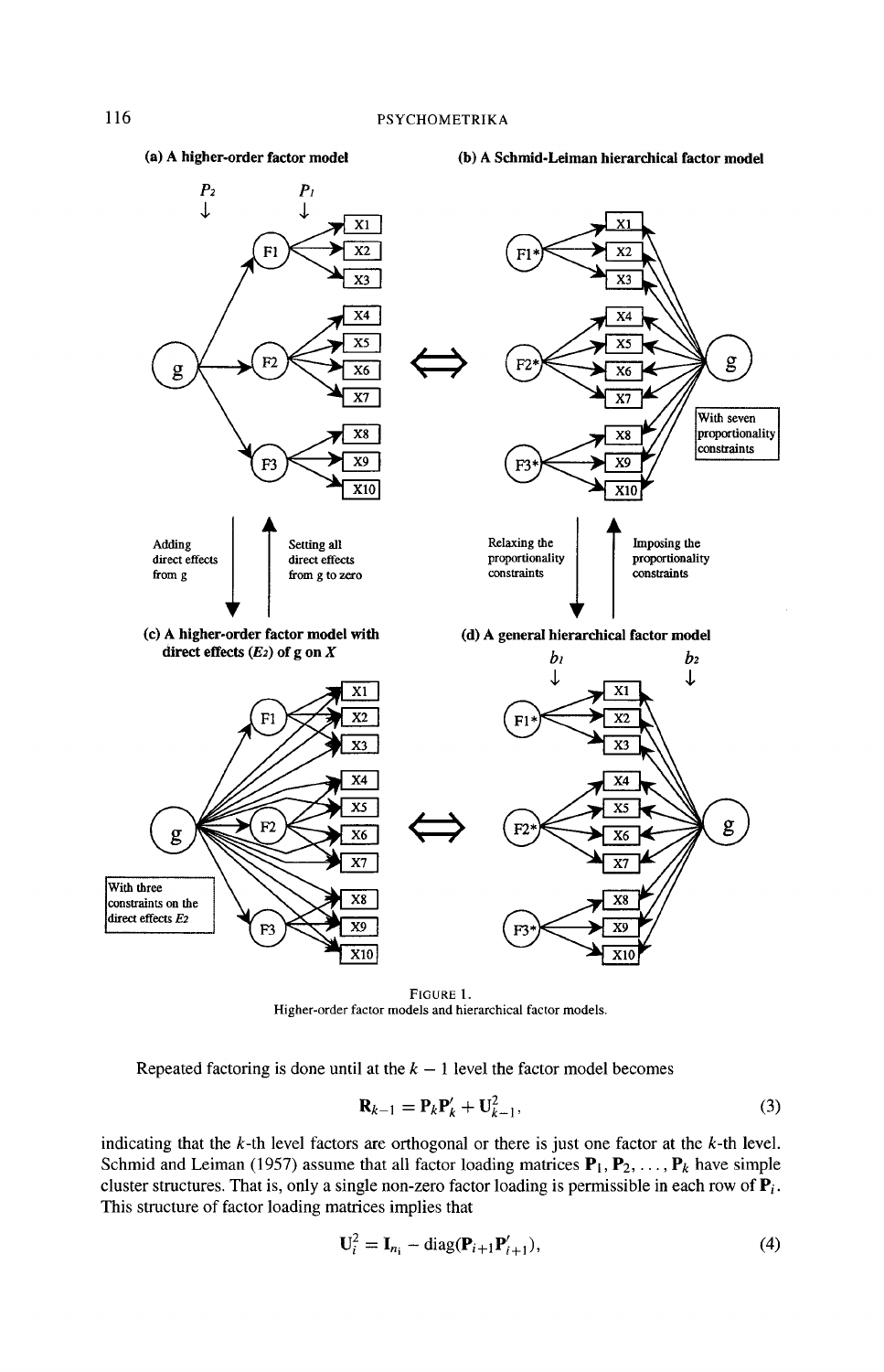for all  $i = 0$  to  $k - 1$ . Equation (4) also implies that none of the elements in  $\mathbf{U}_i^2$  needs to be treated as free parameters in the factor model, as they are expressed as functions of factor loading matrices.

The repeated factoring procedure described above is obscure with respect to the transformation of the factors during the Schmid-Leiman transformation. A more transparent description is through the specification of the model equation among factors and variables. First, the factor model for the manifest variables can be written as

$$
\mathbf{z} = \mathbf{P}_1 \mathbf{f}_1 + \mathbf{U}_o \mathbf{u}_o,\tag{1a}
$$

where **z** is an  $n_0 \times 1$  random vector for standardized manifest variables,  $f_1$  is an  $n_1 \times 1$  random vector for the first-order factors,  $u<sub>o</sub>$  is an  $n<sub>o</sub> \times 1$  random vector for unique factors, and  $U<sub>o</sub>$  is an  $n<sub>o</sub> \times n<sub>o</sub>$  diagonal matrix for unique factor loadings. As usual, both  $f<sub>1</sub>$  and  $u<sub>o</sub>$  are assumed to have zero mean vectors and are uncorrelated with each other. The correlation matrix, as well as the covariance matrix, for  $f_1$  is  $R_1$ . The correlation matrix, or the covariance matrix, for  $u_0$  is an identity matrix. Equation (1a) implies a correlation structure  $\mathbf{R}_{o}$  of z specified exactly in (1). With similar assumptions and notation as in above, factoring of the  $i$ -th level factors is described by the equation

$$
\mathbf{f}_i = \mathbf{P}_{i+1}\mathbf{f}_{i+1} + \mathbf{U}_i\mathbf{u}_i,\tag{2a}
$$

which leads to the correlation structure in (2). Finally, factoring stops at the  $k - 1$  level when  $f_k$ in the equation

$$
\mathbf{f}_{k-1} = \mathbf{P}_k \mathbf{f}_k + \mathbf{U}_{k-1} \mathbf{u}_{k-1} \tag{3a}
$$

is either a single factor or a set of orthogonal factors. This leads to the correlation structure for  $f_{k-1}$  in (3).

Utilizing the equations described in  $(1a)$  through  $(3a)$ , the model equation under the Schmid-Leiman transformation is

$$
\mathbf{z} = \mathbf{P}_1(\mathbf{P}_2\mathbf{f}_2 + \mathbf{U}_1\mathbf{u}_1) + \mathbf{U}_o\mathbf{u}_o
$$
  
=  $\mathbf{P}_1(\mathbf{P}_2(\mathbf{P}_3\mathbf{f}_3 + \mathbf{U}_2\mathbf{u}_2) + \mathbf{U}_1\mathbf{u}_1) + \mathbf{U}_o\mathbf{u}_o$   
=  $\cdots$   
=  $\mathbf{P}_1(\mathbf{P}_2(\cdots(\mathbf{P}_{k-1}(\mathbf{P}_k\mathbf{f}_k + \mathbf{U}_{k-1}\mathbf{u}_{k-1}) + \mathbf{U}_{k-2}\mathbf{u}_{k-2})\cdots + \mathbf{U}_1\mathbf{u}_1)) + \mathbf{U}_o\mathbf{u}_o.$  (5)

Upon expansion and rearranging the terms in (5), the final form of the Schmid-Leiman hierarchical factor model is

$$
\mathbf{z} = \mathbf{B}_o \mathbf{h} + \mathbf{U}_o \mathbf{u}_o,\tag{6}
$$

where

$$
\mathbf{h} = {\mathbf{f}'_k, \mathbf{u}'_{k-1}, \mathbf{u}'_{k-2}, \cdots, \mathbf{u}'_1}'} \tag{7}
$$

is a vector of  $\sum_{i=1}^{k} n_i$  hierarchical factors, and

$$
\mathbf{B}_o = {\mathbf{P}_1 \mathbf{P}_2 \mathbf{P}_3 \cdots \mathbf{P}_{k-1} \mathbf{P}_k \mathbf{U}_k}
$$
\n
$$
\mathbf{P}_1 \mathbf{P}_2 \mathbf{P}_3 \cdots \mathbf{P}_{k-1} \mathbf{U}_{k-1}
$$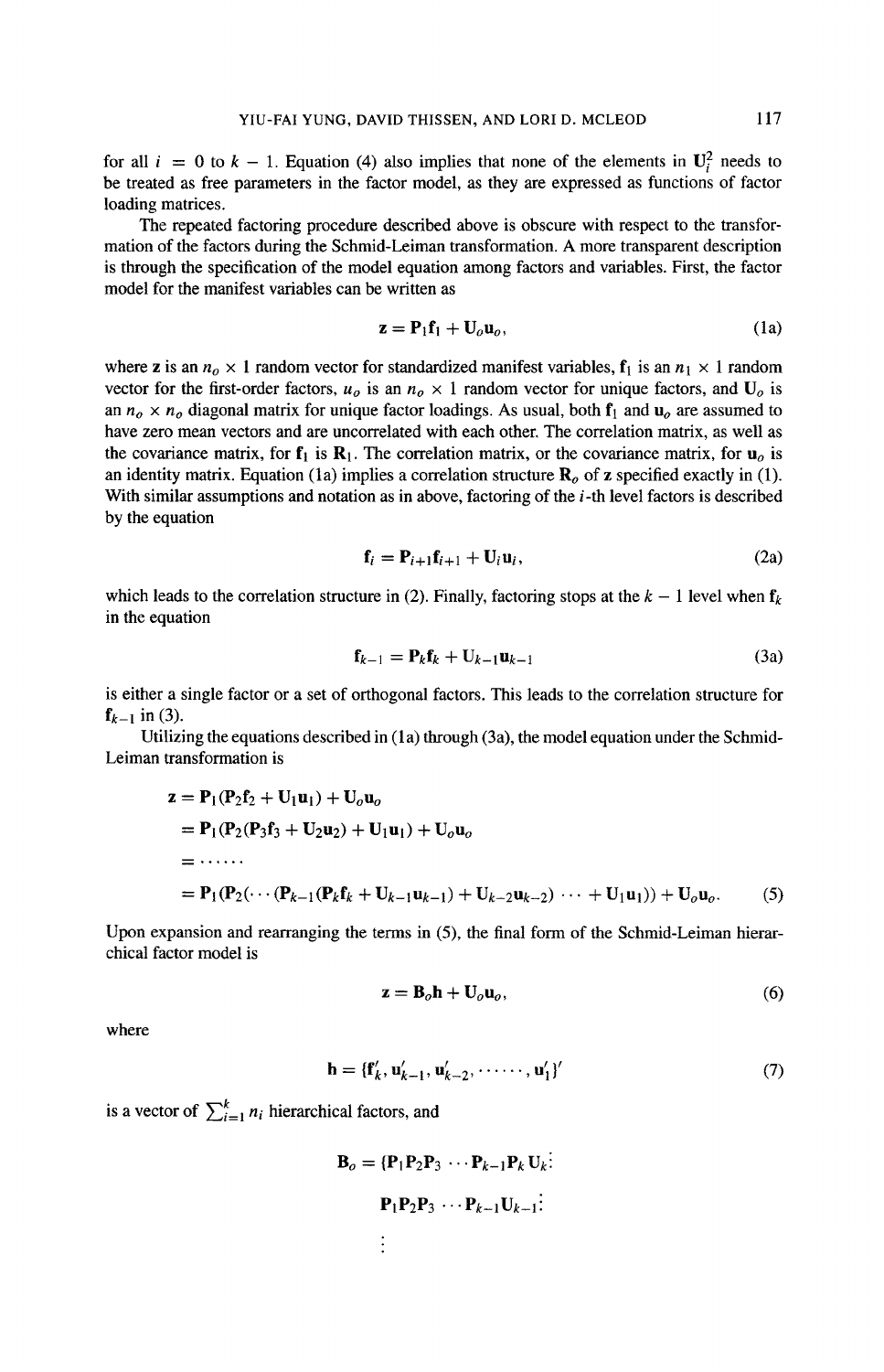$$
\mathbf{P}_1 \mathbf{P}_2 \mathbf{U}_2 \vdots
$$
\n
$$
\mathbf{P}_1 \mathbf{U}_1 \}
$$
\n(8)

is an  $n_o \times \sum_{i=1}^k n_i$  factor loading matrix. In (8),  $U_k = I_{n_k}$  is added to show the consistent pattern of the sub-matrices for factor loadings in  $B_0$ . Thus, the correlation model for the manifest variables can be expressed as

$$
\mathbf{R}_o = \mathbf{B}_o \mathbf{B}_o' + \mathbf{U}_o^2. \tag{9}
$$

Using (1) through (3), Schmid and Leiman (1957) express the hierarchical factor loading matrix as

$$
\mathbf{B}_o = \mathbf{P}_1(\mathbf{P}_2(\mathbf{P}_3 \cdots (\mathbf{P}_{k-1}(\mathbf{P}_k; \mathbf{U}_{k-1}); \mathbf{U}_{k-2}) \cdots; \mathbf{U}_2); \mathbf{U}_1),
$$
(10)

which is identical to (8).

Compared with the original Schmid-Leiman derivation, there are many advantages for the present perspective. They are summarized as follows.

*Result 1. The set of transformed factors are orthogonal.* It is clear from (7) that after the Schmid-Leiman transformation the original set of (higher-order) factors  $\mathbf{f} = {\mathbf{f}_k', \mathbf{f}_{k-1}', \mathbf{f}_{k-2}' }$ ,  $\cdots$ ,  $f'_{1}$ ' are now replaced by the set of hierarchical factors  $\mathbf{h} = \{\mathbf{f}'_{k}, \mathbf{u}'_{k-1}, \mathbf{u}'_{k-2}, \cdots, \mathbf{u}'_{1}\}'$ . Whereas Schmid and Leiman (1957) use the factor equation (9) to argue for the orthogonality of the hierarchical factors, the same fact is made apparent in (7). Except for  $f_k$ , which remains unchanged after the Schmid-Leiman transformation, all the original factors are replaced by their corresponding unique components, which, by construction, are uncorrelated with any other transformed factors. In fact, we can even replace  $f_k$  with  $u_k$ , a new symbol that represents the unique part of  $f_k$ , to reflect the orthogonality of the entire set of hierarchical factors. That is,

$$
\mathbf{h} = {\mathbf{u}'_k, \mathbf{u}'_{k-1}, \mathbf{u}'_{k-2}, \cdots, \mathbf{u}'_1}'}.
$$
 (11)

This clears up the question raised by Gorsuch (1983), who suspected the orthogonality of the transformed factors on the ground that the factor scores produced are dependent (Gorsuch, 1983, p. 252). It seems in the description by Gorsuch that the transformed factor matrix  $\mathbf{B}_o$  in (8) has been (mis-) associated with the set of original higher-order factors  $\mathbf{f} = \{f'_k, f'_{k-1}, f'_{k-2}, \cdots, f'_k\}$  $f'$ ]', which is a set of correlated factors. But the new vector **h** in (11) obviously contains a set of orthogonal factors.

*Result 2. The hierarchical factor model based on the Schmid-Leiman transformation is highly structured.* Let us denote the general form of hierarchical factor matrix as

$$
\mathbf{B} = \{\mathbf{b}_k : \mathbf{b}_{k-1} : \mathbf{b}_{k-2} : \cdots : \mathbf{b}_2 : \mathbf{b}_1\},\tag{12}
$$

where  $\mathbf{b}_i$ 's (of dimension  $n_o \times n_i$  each) are layers of factor loading matrices. Comparing (12) with (8), we have

$$
\mathbf{b}_{i} = \left(\prod_{j=1}^{i} \mathbf{P}_{j}\right) \mathbf{U}_{i} \qquad (1 \leq i \leq k)
$$
 (13)

as a form for the i-th layer using the Schmid-Leiman transformation. Thus, it is clear that the Schmid-Leiman hierarchical factor model is highly structured.

*Result 3. Adjacent layers of the Schmid-Leiman hierarchical factor matrix are constrained.*  In the introduction, we point out the proportionality constraints in the hierarchical factor model obtained from the Schmid-Leiman transformation. A little manipulation of (13) explicates a more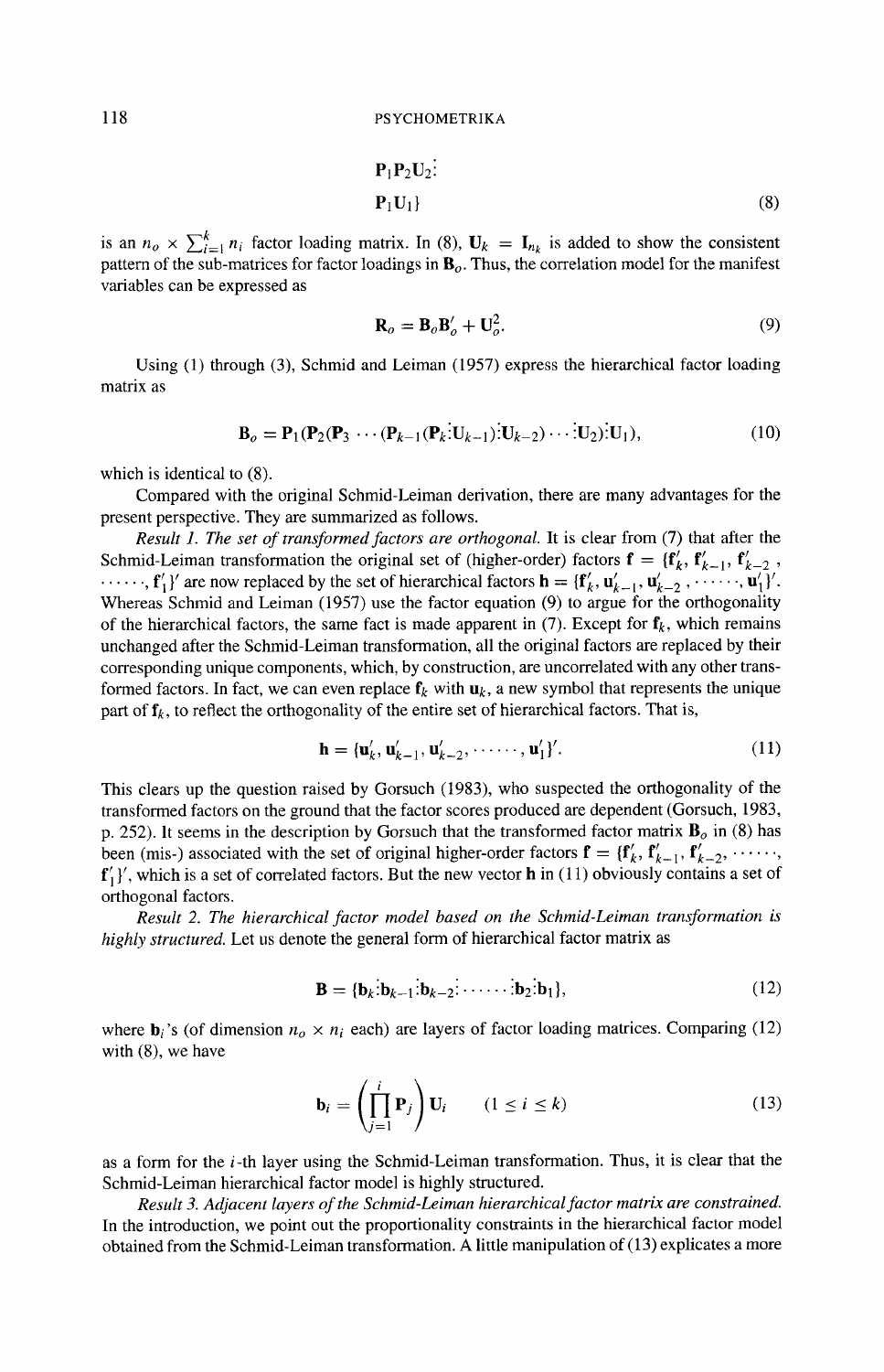general fact:

$$
\mathbf{b}_{i} = \left(\prod_{j=1}^{i-1} \mathbf{P}_{j}\right) \mathbf{U}_{i-1} \mathbf{U}_{i-1}^{-1} \mathbf{P}_{i} \mathbf{U}_{i}
$$
  
=  $\mathbf{b}_{i-1} (\mathbf{U}_{i-1}^{-1} \mathbf{P}_{i} \mathbf{U}_{i})$   $(1 < i \leq k).$  (14)

That is, each *i*-th layer (*i* > 1) factor submatrix  $\mathbf{b}_i$  is a linear combination of the *i* - 1-th layer factor submatrix  $\mathbf{b}_{i-1}$ . This explains the proportionality constraints for adjacent layers of the Schmid-Leiman hierarchical factor model.

*Result 4. The Schmid-Leiman hierarchical factor model could be characterized as a general hierarchical factor model with*  $(n_0 - n_{i-1})$  *constraints in the i-th layer.* Because of the linear dependence of factor layers shown in (14), the number of parameters in the Schmid-Leiman hierarchical factor model should be counted with caution. In (8), we observe that all parameters in the Schmid-Leiman hierarchical factor model are contained in the k-th factor layer  $\mathbf{b}_k$  and none of the remaining layers contains additional parameters. Therefore, the total number of parameters in the Schmid-Leiman hierarchical factor model is

number of parameters 
$$
= \sum_{i=0}^{k-1} n_i,
$$
 (15)

which is the total number of nonzero factor loadings in all  $P_i$ . Again, it is noted that all the parameters in  $U_i$  are redundant with the parameters in  $P_i$  and should not be counted. This number is the same as the number of parameters for the original higher-order factor model.

Were the solution of a hierarchical factor model obtained directly, there would be  $n<sub>o</sub>$  parameters in each factor layer. Therefore, the total number of parameters for a general hierarchical factor model is

number of parameters 
$$
=\sum_{i=1}^{k} n_o = k n_o.
$$
 (16)

By comparing (15) and (16), the number of constraints placed on the Schmid-Leiman hierarchical factor model is

number of constraints 
$$
=\sum_{i=1}^{k} n_o - \sum_{i=0}^{k-1} n_i = \sum_{i=1}^{k} (n_o - n_{i-1}).
$$
 (17)

In (17), we express the total number of constraints as a sum of the number of constraints placed on *each* layer of the Schmid-Leiman hierarchical factors. The characterization of the constraints is not unique. The particular characterization in (17) is chosen because it motivates the derivation of higher-order factor models with direct effects, which will be elaborated later.

*A short example.* Using (17), there are 15 constraints in the hierarchical factor model shown in Table 1,  $9 = 12 - 3$  for the third layer and  $6 = 12 - 6$  for the second layer. To get this number, one can also count the proportionality constraints directly. When comparing the third and the second layers, we observe that the first four pairs of nonzero loadings from the two layers are of the same proportion, so this yields 3 constraints. Similarly, there are 6 more proportionality constraints for the next eight pairs, counting four pairs at a time. These nine constraints plus the six proportionality constraints between the second and the first layers sum to 15, as expected. Therefore, even though there are 36 nonzero entries in Table 1, the number of free parameters is just 21 ( $= 36 - 15$ ).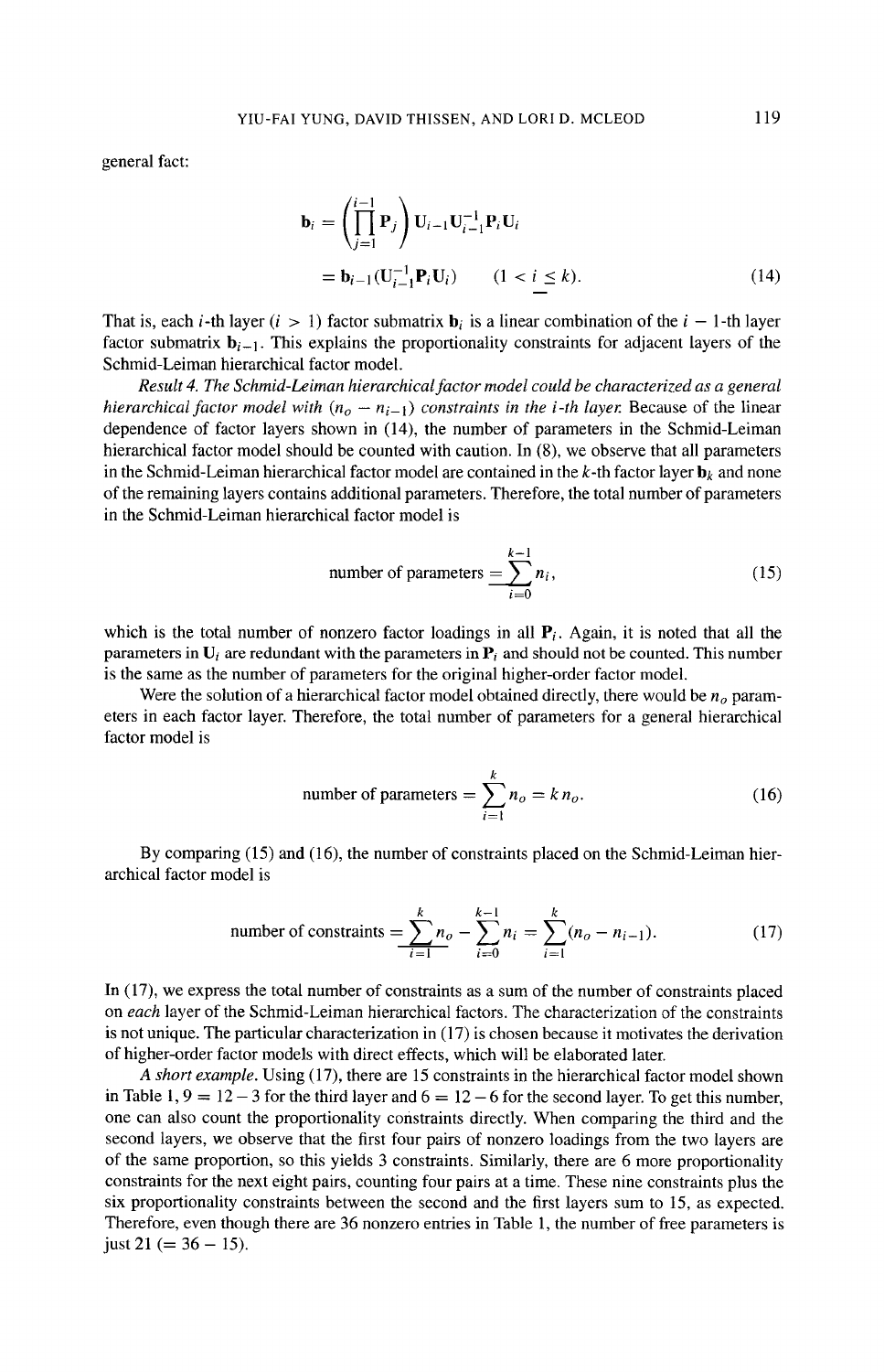## 4. Deriving Higher-Order Factor Models from Hierarchical Factor Models: A Generalized Inverse Schmid-Leiman Transformation

To show the equivalence for either the upper or the lower row models illustrated in Figure 1, one needs to define a one-to-one transformation between the two classes of models. Schmid and Leiman (1957) provide the left-to-right transformation for the models in the upper row. We generalize the Schmid-Leiman transformation by adding (constrained) direct higher-order effects matrices  $\mathbf{E}_i$  (1 < i  $\leq k$ ) to the higher-order factor model. This provides the left-to-right transformation for the models in the lower row. Such a generalized Schmid-Leiman transformation is detailed in the Appendix. To complete the proof of equivalence, we now need to define the right-to-left transformation: a generalized inverse Schmid-Leiman transformation.

To motivate the derivation of the inverse transformation, we start with the restrictive case for the models in the upper row. Suppose that a hierarchical factor matrix  $\mathbf{B}_{\rho}$ , which satisfies the proportionality constraints, is given; the inverse Schmid-Leiman transformation is the same problem as finding unique  $P_1$ ,  $P_2$ ,  $P_3$ ,  $\cdots$   $P_{k-1}$ ,  $P_k$  given  $B_o$ . A point critical to the understanding of the inverse transformation involves the interpretation of the layers of loadings in  $\mathbf{B}_o$ . For example, in (13),  $\mathbf{b}_i = (\prod_{i=1}^i \mathbf{P}_j) \mathbf{U}_i$  is the factor loading matrix for the hierarchical factors  $\mathbf{u}_i$ , which are the unique components, respectively, of the corresponding higher-order factors  $\mathbf{f}_i$ . Therefore,  $\mathbf{b}_i$  can be interpreted as the unique effects of  $\mathbf{f}_i$  on the manifest variables, with the effects of all other factors removed. The same interpretation is also offered in Humphreys, Tucker, and Dachler (1970), and Mulaik and Quartetti (1997). A little manipulation of (13) reveals the idea behind the inverse Schmid-Leiman transformation in the appendix. That is,

$$
\mathbf{b}_i \mathbf{U}_i^{-1} = \prod_{j=1}^i \mathbf{P}_j, \tag{18}
$$

where  $\mathbf{b}_i \mathbf{U}_i^{-1}$  summarizes the total effects of  $\mathbf{f}_i$  on the manifest variables, *without* controlling for the effects of factors at higher levels. The product form of the factor loading matrices on the right side of the equation represents the usual calculation of *indirect* effects of factors  $f_i$ , except for  $i = 1$ . Taken together, (18) states that the total effects of  $f_i$  ( $i > 1$ ) on the manifest variables are all *indirect.* A further manipulation of (18) gives

$$
\mathbf{b}_{i} \mathbf{U}_{i}^{-1} = \left(\prod_{j=1}^{i-1} \mathbf{P}_{j}\right) \mathbf{U}_{i-1} \mathbf{U}_{i-1}^{-1} \mathbf{P}_{i},
$$
  
=  $\mathbf{b}_{i-1} \mathbf{U}_{i-1}^{-1} \mathbf{P}_{i}.$  (19)

If  $U_i$  is known in (19), then the only unknowns in the equation are the elements in  $P_i$  and  $U_{i-1}$ . Furthermore, because  $U_{i-1}$  is a function of  $P_i$  (see (4)), the  $n_{i-1}$  parameters in  $P_i$  are the only unknowns. This suggests an algorithm (or a transformation) for solving for  $P_i$  given  $B_o$ . The inverse Schmid-Leiman transformation starts with the highest factor level (layer) k. Because  $U_k$ is an identity matrix,  $n_{k-1}$  unknowns in  $P_k$  and  $U_{k-1}$  can be solved using the  $n_o$  linear equations in (19). After  $U_{k-1}$  is solved, (19) is reapplied to the next highest factor level (layer) for solving for  $P_{k-1}$ , and hence for  $P_{k-2}$ , ... successively.

At the first glance, it seems that there is an over-identification problem of  $P_i$  in each step of the algorithm. However, as Result 4 suggests, because there are exactly  $(n_o - n_{i-1})$  constraints in the *i*-th layer of the Schmid-Leiman hierarchical factor matrix, there are exactly  $n_{i-1} = n_o$  $(n_o - n_{i-1})$  nonredundant equations for solving for  $n_{i-1}$  unknowns in P<sub>i</sub> in each step of the inverse transformation. In other words, the solution for  $P_1$ ,  $P_2$ ,  $P_3$ ,  $\cdots$   $P_{k-1}$ ,  $P_k$  given the Schmid-Leiman hierarchical factor matrix  $B<sub>o</sub>$  is unique. Therefore, the equivalence of the models in the upper row of Figure 1 is established.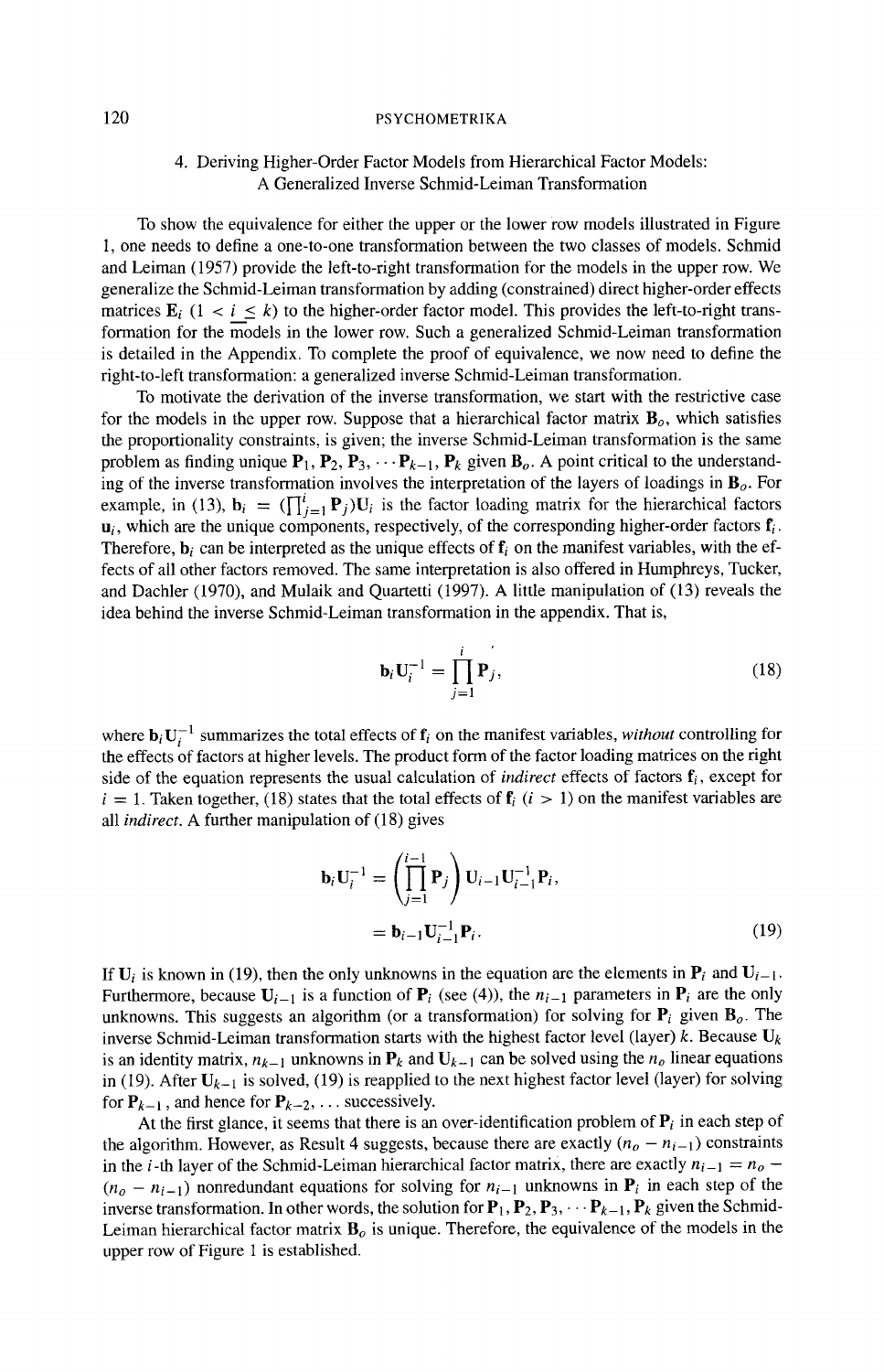We now generalize the equivalence relationship between the models in the lower row. Here we show the right-to-left transformation (i.e., a generalized inverse Schmid-Leiman transformation) for illustrating the basic idea. Detailed derivations are available in the Appendix. Basing on the fact that  $\mathbf{b}_i \mathbf{U}_i^{-1}$  summarizes the total effects of  $\mathbf{f}_i$  on the manifest variables, (19) is now extended to include the *direct* effects, in addition to the indirect effects, of  $f_i$ . That is, for any *unconstrained* hierarchical factor model with factors h, we relate it to a higher-order factor model via the equation

$$
\mathbf{b}_{i} \mathbf{U}_{i}^{-1} = \mathbf{b}_{i-1} \mathbf{U}_{i-1}^{-1} \mathbf{P}_{i} + \mathbf{E}_{i}, \qquad (20)
$$

where  $\mathbf{E}_i$  is an  $n_o \times n_i$  matrix representing the *direct* effects of  $\mathbf{f}_i$  on the manifest variables ( $i > 1$ ). Certainly, not all elements in  $\mathbf{E}_i$  could be free parameters. For an unconstrained hierarchical factor model, there are  $n_o$  linear equations in (20) and  $n_{i-1}$  non-redundant parameters in  $U_{i-1}$  and  $P_i$ . As a result, assuming consistency of the equations, only  $(n_o - n_{i-1})$  nonredundant parameters in *Ei* can be solved uniquely. This would also be the maximum number of non-redundant parameters for the identifiability of  $\mathbf{E}_i$ . For example, when obtaining an equivalent higher-order factor model (lower left corner) from the general hierarchical factor model (lower right corner) in Figure 1, exactly  $(n_o - n_1) = 10 - 3 = 7$  nonredundant direct effects from  $f_2$  (i.e., the g factor in Figure 1) must be defined. There are many ways to do this. For example, for the bottom left model we may set the direct paths from  $g$  to  $X1$ ,  $X4$  and  $X8$ , respectively, to zero. This results in just seven parameters (non-zero direct paths from g) in  $\mathbf{E}_2$ . For identification purposes, we note that exactly one path from the higher-order factor  $g$  to the variables in each factor cluster at the next order should be set to zero. It remains arbitrary to select the zero path within each factor cluster. One may perhaps suggest the use of substantive theory in guiding our choice. Unfortunately, while substantive theories for zero direct effects may exist, they do not seem to provide a general methodology. Here we consider two other possibilities.

The first method considered is the so-called "minimum correlations method". This method selects a set of zero paths so that the correlations among the higher-order factors at the next level are minimized (see a numerical example in the Appendix). To achieve this, the method essentially minimizes the nonzero values of higher-order factor loadings  $P_i$  and at the same time maximizes the nonzero direct effects in matrix  $\mathbf{E}_i$ . The advantage of this method is the clarity of the derived higher-order factors. Unfortunately, the large direct effects produced as a byproduct are incompatible with the structural simplicity of the higher-order factor model. We thus consider an alternative in which the direct effects are expressed as "residual" effects in the generalized inverse Schmid-Leiman transformation. In other words, we set the sum of the direct effects in each factor cluster to zero, instead of setting one of them to zero. This method is called the "residual direct effects method", an example of which could be found in the Appendix.

Whichever method one selects to define the direct effects, (20) itself is sufficient to define a generalized inverse Schmid-Leiman transformation. Once (20) is established, as illustrated in the Appendix, it is algorithmically straightforward to transform the models uniquely. Some useful results will then follow.

*Result 5. Any hierarchical factor model is equivalent to a higher-order factor model with or without direct effects.* When a hierarchical factor model satisfies the Schmid-Leiman proportionality constraints, a traditional higher-order factor model without direct effects can be derived. In general, however, a hierarchical factor model is not equivalent to a higher-order factor model, unless a set of (constrained) direct effects are added to the latter model.

*Result 6. The class of higher-order factor models (without direct effects from higher-order factors) is nested within the class of general hierarchical factor models.* Our conclusion follows immediately from the derivation of the higher-order factor model with direct effects, which is a simple extension of the traditional higher-order factor model and is equivalent to the general hierarchical factor model.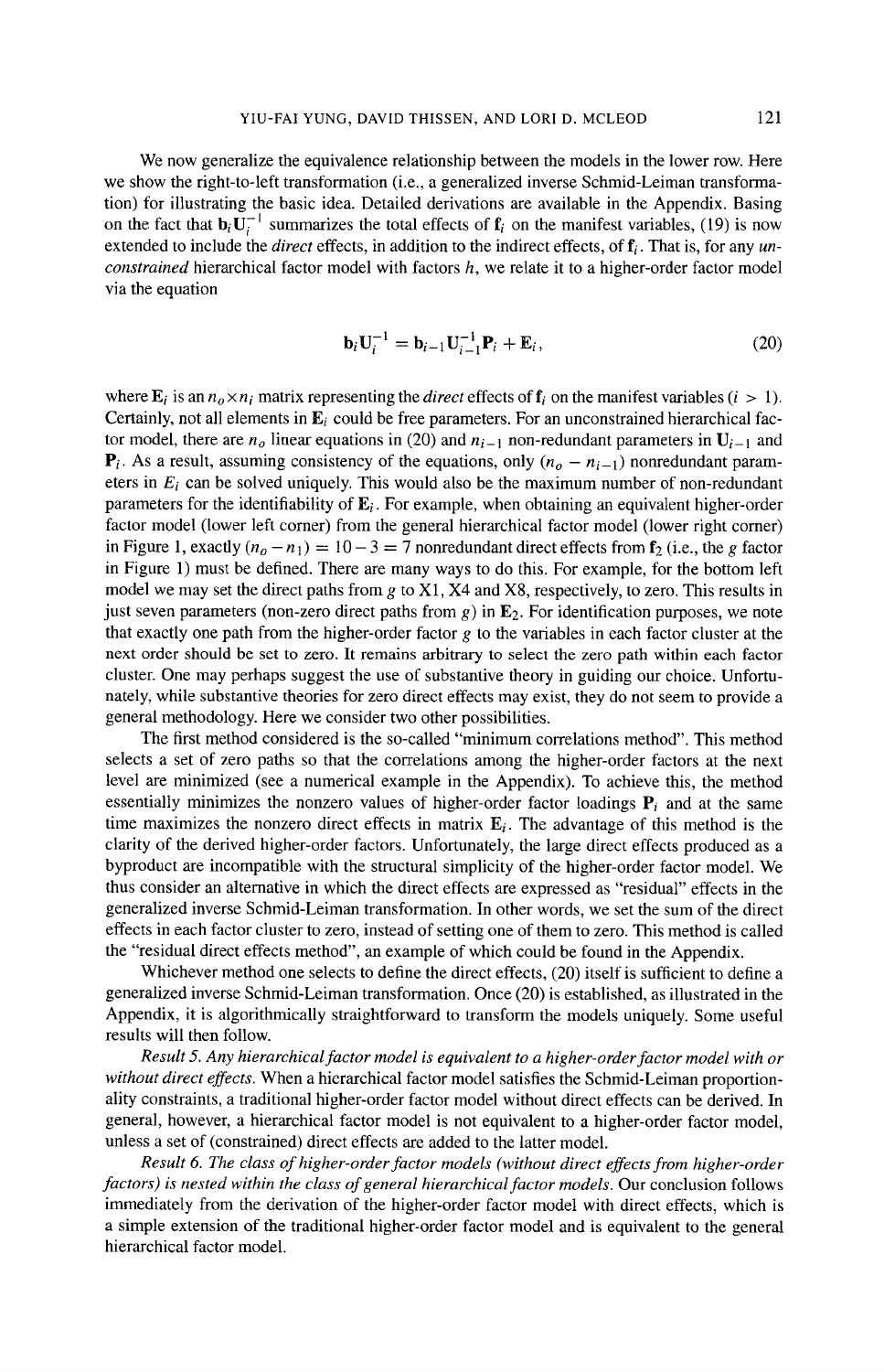*Result 7. For empirical data, a chi-square difference test can be applied for testing the higher-order factor model (without direct effects) against the corresponding general hierarchical factor model.* The degrees of freedom for the chi-square difference test are equal to the number of constraints imposed by the Schmid-Leiman transformation, that is,  $df = \sum_{i=1}^{k} (n_o - n_{i-1}).$ This follows immediately from Result 6 and the difference in the number of parameters between the two models.

#### 5. Discussion and Implications

Contrary to Wherry's claim (1959), we show that the hierarchical factor model is not mathematically equivalent to the higher-order factor model, unless appropriate direct effects (loadings) are added. In general, the latter is a subclass of the former. An immediate implication of this is the relative fit of these two types of models for empirical data. Because a chi-square difference test can now be applied to distinguish these two models, the power of the test is greatly improved over the usual chi-square test for the absolute fit of the higher-order factor model, assuming that the hierarchical model is true. For example, Mulaik and Quartetti (1997) found that these two types of models are nearly equivalent and concluded that the power of discriminating these two models is very small for empirical data; their conclusion does not correspond well with results reported here. Suppose we fit the second-order factor model (the upper left model) in Figure 1 to some data. If one tests the second-order factor model using the usual  $\chi^2$  test at  $\alpha = .05$ , the degrees of freedom for the test are 32. Assuming that the two-layer hierarchical factor model (the lower right model) is the true model and the noncentrality parameter is 6, the approximate power of the test is just. 18. Here, the procedure of finding the approximate power of the chi-square test is based on the theory described in chapter 10 of Ferguson (1996). More conveniently, as was done in this paper, we may use the following SAS/IML (1990) statements:

alpha = .05; df = 32; nc = 6;  $crit\_val = \text{cinv}(\text{alpha}, df, 0);$  $power = 1 - probchi(crit_val, df, nc);$ 

to find the approximate power.

However, if a chi-square difference test is applied for testing the second-order factor model against the two-layer hierarchical factor model, which is assumed to be the true model in this case, the degrees of freedom for the test would be  $7 (= n<sub>o</sub> - n<sub>1</sub> = 10 - 3)$ . For the same noncentrality parameter, the power of the test is now .37 at  $\alpha = 0.05$ , an approximate increment of 20% power over the test based on the absolute fit of the second-order factor model.

Despite the fact that our results have been derived for correlation structures, they apply to the analysis of covariance structures as well. When covariance structures are analyzed, the formulas regarding the factor loadings and direct effects derived here should refer to the standardized solutions, where factors and variables are all standardized to have variance 1. A formal demonstration about this is possible; but because it will not add to our basic understanding it may as well be omitted here. With slight modifications, the current results also extend to the "incomplete" hierarchical factor models, or the "incomplete" higher-order factor models, as described in Mulaik and Quartetti (1997). For example, suppose in Figure 1 that all the loadings from FI\* to X1 through X3 vanish in the lower right model. In this case, we have an incomplete hierarchical factor model. Similarly, for the higher-order factor model in the upper left comer, we may have F1 vanished and the effects of g on  $X1$  through  $X3$  all become direct. This results in an incomplete higher-order factor model. These two incomplete models still have a nested relationship, as explained by a simple argument here. When taking X1 through X3 away from the two incomplete models temporarily, two "complete" models for X4 through X 10 remain. All the derived results are now applied to these complete models. For example, the higher-order factor model is nested within the hierarchical factor model for X4 through X10 and the degrees of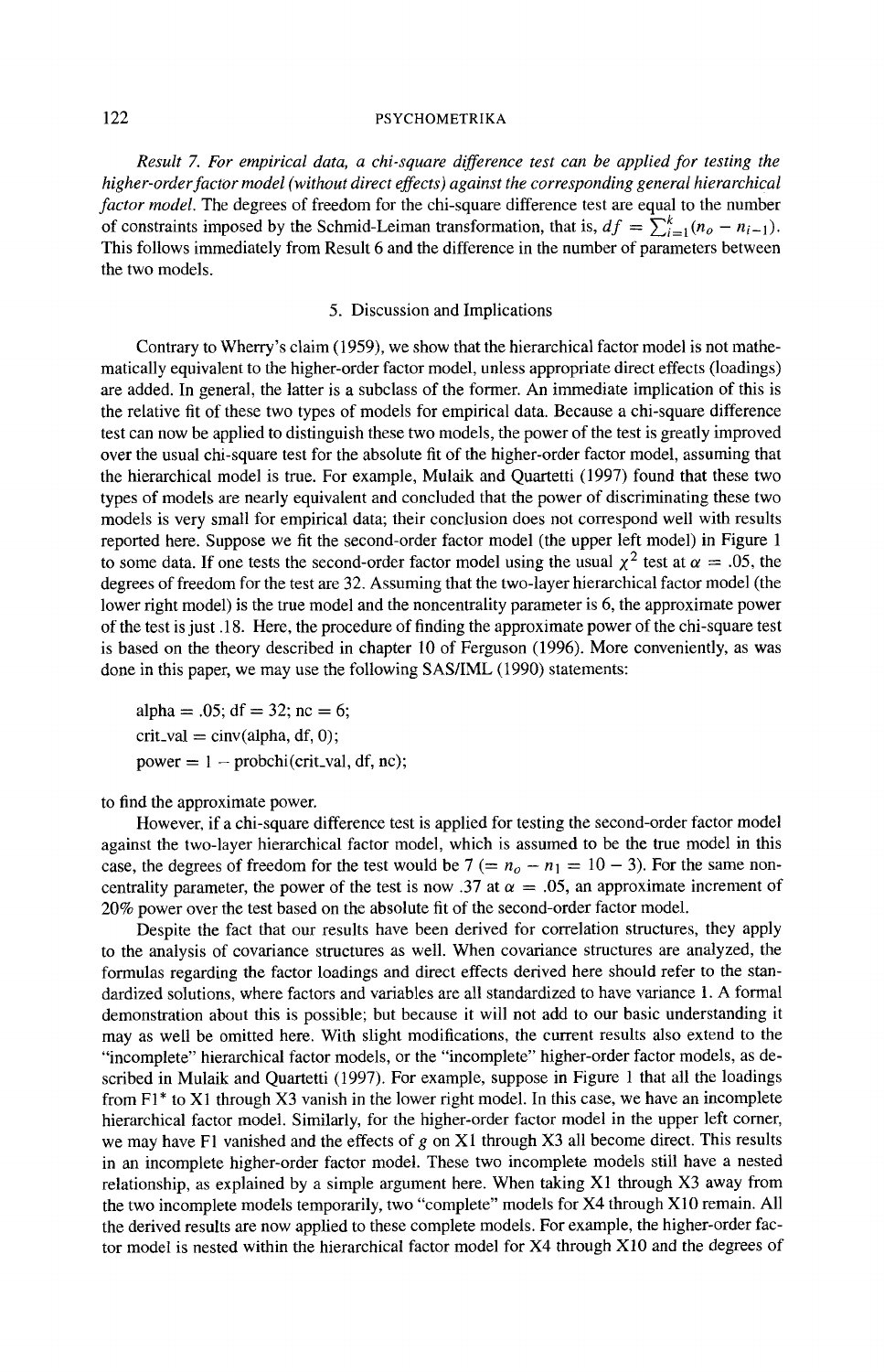freedom for the chi-square difference test are 5 ( $n_0 - n_1 = 7 - 2$ ). When adding back the paths for X1 through X3, one merely adds the same new set of parameters to both models. Thus the established nested relationship between the models does not change.

This result is now applied to the example of power assessment by Mulaik and Quartetti (1997), who quoted the models studied by Gustafsson and Balke (1993). Two incomplete models, one with higher-order factors and the other with hierarchical factors, are compared. There are 16 variables and two orders (layers) of factors in the higher-order (hierarchical) factor model. In the higher-order (hierarchical) factor model, the first level (layer) consists of three primary factors for the last twelve variables and the second level (layer) consists of a single general factor. The first four variables directly load on the general factor in the two models. When testing the incomplete higher-order factor model using the chi-square test of absolute fit, the degrees of freedom are  $df = 101$ . Assuming the incomplete hierarchical model is true and the noncentrality parameter is 3.59, the power of the test is .08 at  $\alpha = 0.05$  (apparently using a normal approximation, Mulaik & Quartetti obtained a different power value). But when a chi-square difference test for relative fit is applied, the degrees of freedom are  $9 (= n<sub>o</sub> - n<sub>1</sub> = 12-3$ , which is based on the comparison of the "complete" sub-models for the last twelve variables). With the same non-centrality parameter, the power of the test is now .20 at  $\alpha = .05$ .

We now discuss the implications of our results for the bi-factor model, which is a special case of the hierarchical factor model. In a hi-factor factor, the general factor (the only second layer factor; see Figure 1) has direct effects on all manifest variables but not on the primary factors (the first layer factors). This is the "breadth" conception suggested by Humphreys (1981). In contrast, in a second-order factor model the general factor only has indirect effects on the manifest variables, which is the "superordination" conception of the general factor. Our result seems to suggest that the qualitative distinction between the breadth and the superordination concepts of the general factor can also be considered quantitatively. That is, a chi-square difference test can be applied to test the tenability of the superordination conception (the second-order factor model) against the breadth conception (the two-layer hierarchical factor model). Rejecting the secondorder factor model implies that the superordination conception is too restrictive. The same test can also be interpreted in a slightly different way. That is, it is also a test of the necessity of adding direct effects from the general factor. This interpretation is especially clear if we adopt the residual direct effects method for defining the equivalence of the models in the bottom row of Figure 1. Therefore, it seems that we can now offer a reasonable answer, at least in empirical sense, to the question raised by Tucker (1940), who wrote,

"Is the general factor one of the factors in domain  $\alpha$  [i.e., the same order as the group factors], or is it one of the factors in domain  $\beta$  [i.e., at the second order which explains the correlations among the first-order factors]?"

As a byproduct of showing the equivalence of the models in the bottom row of Figure 1, our results provide a computationally efficient method of fitting higher-order factor models with direct effects. For example, if direct effects are expressed as residual effects in the higher-order factor model (i.e., sum to zero direct effects for clusters of variables from the higher-order factors), one may first fit the equivalent general hierarchical factor model, which, in our experience, is computationally efficient because of the orthogonality of the factors. Then the inverse transformation method described in the Appendix is applied to obtain the corresponding higher-order factor solution with residual direct effects. To the best of our knowledge, there is currently no statistical software that can fit this kind of models in a handy way. But the generalized inverse Schmid-Leiman transformation provides a good solution for this.

Even for fitting higher-order factor models with a priori zero direct effects, applying the generalized inverse Schmid-Leiman transformation to the equivalent hierarchical factor models may circumvent some computational problems involved in the direct fitting. For example, suppose we want to fit a higher-order factor model with direct effects to the data that produces the hierarchical factor solution in Table 2. The higher-order factor model is illustrated in the lower left corner of Figure 1 (McLeod & Thissen, 1997). For identification purposes, one may set the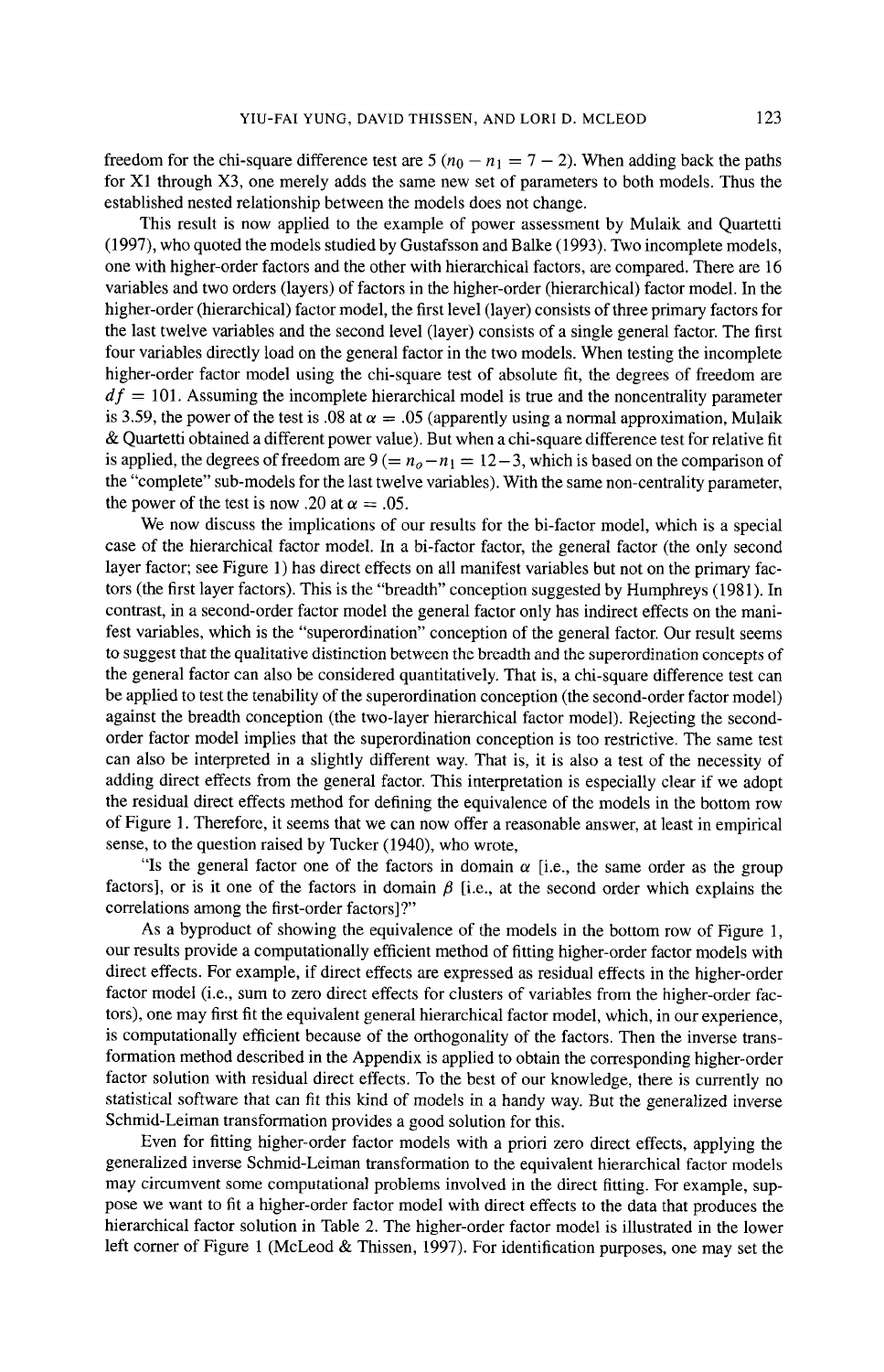paths from the g-factor to X1, X4, and X8 to zero; or one may set the paths from the g-factor to X2, X5, and X10 to zero; and so on. There are totally  $36 = 3 \times 4 \times 3$  possible ways to fix these paths for identification. All these 36 equivalent models with a priori zero direct effects can be fitted by existing structural equation modeling software and should yield the same model fit for a given data set. Without setting a particular set of starting values, we fit all these 36 models using LISREL program. Among these 36 models, two of them did not yield convergent solutions. We suspect the reason for the difficulty in the fitting is the highly correlated factors in the higher-order factor models. For those converged solutions, the average number of iterations for convergence is 409, with a standard deviation of 132. However, when fitting the corresponding hierarchical factor model to the same data, the solution (i.e., the solution in Table 2) was obtained in just 33 iterations. The generalized inverse Schmid-Leiman transformation was then applied to the hierarchical factor solution. All 36 higher-order factor models with different patterns of direct effects were then obtained almost effortlessly. Whether this kind of computational advantage for fitting higher-order factor models has further implications is subject to further investigations.

### Appendix

*A generalized Schmid-Leiman transformation and its inverse.* To include the direct effects from the higher-order factors in (1a), we write:

$$
\mathbf{z} = \mathbf{P}_1 \mathbf{f}_1 + \sum_{i=2}^k \mathbf{E}_i \mathbf{f}_i + \mathbf{U}_i \mathbf{u}_i, \tag{A1}
$$

where  $\mathbf{E}_i$  (1 < i  $\leq k$ ) is an  $n_o \times n_i$  matrix of factor loadings or direct effects of  $\mathbf{f}_i$  on **z**. In this general form, the factor model may not be identified unless further constraints on the direct effects are imposed; the constraints have been discussed in the main text and will be illustrated later. At this stage we assume these constraints are satisfied. Substituting (2a) into (A1) successively we get

$$
z = Bh + U_0 u_0, \tag{A2}
$$

where

$$
\mathbf{h} = \{\mathbf{f}'_k, \mathbf{u}'_{k-1}, \mathbf{u}'_{k-2}, \cdots \cdots \mathbf{u}'_1\}'
$$
 (A3)

is a vector of  $\sum_{i=1}^{k} n_i$  hierarchical factors and

$$
\mathbf{B} = \{ (\mathbf{P}_1 \cdots \mathbf{P}_k + \mathbf{E}_2 \mathbf{P}_3 \cdots \mathbf{P}_k + \mathbf{E}_3 \mathbf{P}_4 \cdots \mathbf{P}_k + \cdots + \mathbf{E}_{k-1} \mathbf{P}_k + \mathbf{E}_k) \mathbf{U}_k : \n(\mathbf{P}_1 \cdots \mathbf{P}_{k-1} + \mathbf{E}_2 \mathbf{P}_3 \cdots \mathbf{P}_{k-1} + \cdots + \mathbf{E}_{k-2} \mathbf{P}_{k-1} + \mathbf{E}_{k-1}) \mathbf{U}_{k-1} : \n\vdots \n(\mathbf{P}_1 \mathbf{P}_2 \mathbf{P}_3 + \mathbf{E}_2 \mathbf{P}_3 + \mathbf{E}_3) \mathbf{U}_3 : \n(\mathbf{P}_1 \mathbf{P}_2 + \mathbf{E}_2) \mathbf{U}_2 : \n(\mathbf{P}_1) \mathbf{U}_1 \}
$$
\n(A4)

is the corresponding factor loading matrix for the hierarchical factors. Clearly, the set of hierarchical factors  $h$  obtained here is the same as that in the original Schmid-Leiman transformation (refer to (11)). But we now have a generalized form in (A4) for (8). A more compact representa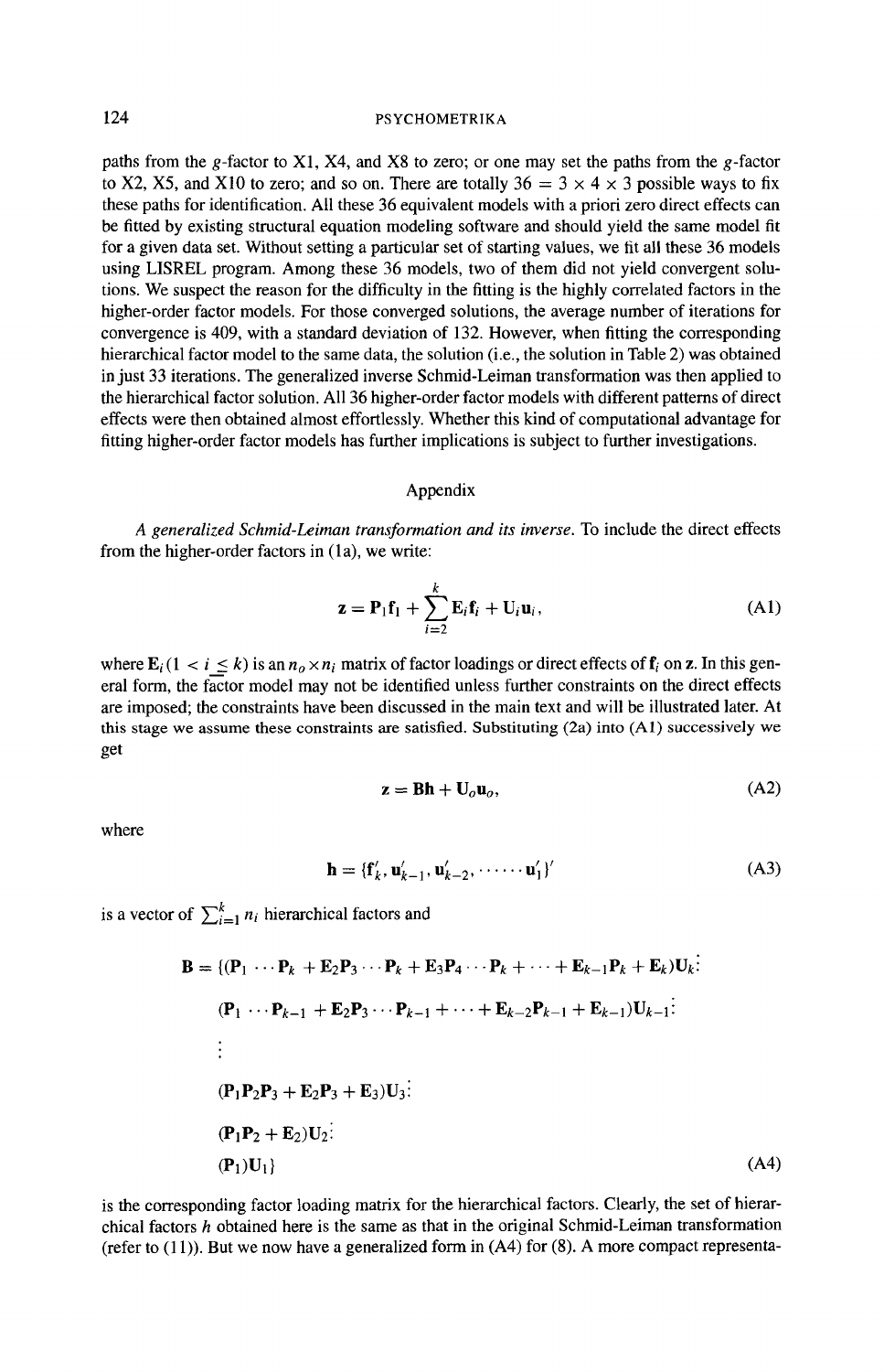tion for each layer of factor loadings is

$$
\mathbf{b}_{i} = \left( \left( \prod_{j=1}^{i} \mathbf{P}_{j} \right) + \sum_{j=2}^{i} \mathbf{E}_{j} \left( \prod_{q=j+1}^{i} \mathbf{P}_{q} \right) \right) \mathbf{U}_{i} \qquad (1 \leq i \leq k), \tag{A5}
$$

where the summation and the second product in  $(AS)$  will not be carried out, respectively, if  $i < j$  and if  $i < q$ . Equation (A5) thus provides a transformation for obtaining hierarchical factor layers from a given higher-order factor model with (constrained) direct effects. It is a generalized version of the Schmid-Leiman transformation characterized by (13), which could be derived by setting all  $E_i$  in (A5) to null matrices.

To show the existence of the corresponding generalized inverse transformation, (A5) is reexpressed as

$$
\mathbf{b}_{i} \mathbf{U}_{i}^{-1} = \left( \left( \prod_{j=1}^{i} \mathbf{P}_{j} \right) + \sum_{j=2}^{i-1} \mathbf{E}_{j} \left( \prod_{q=j+1}^{i} \mathbf{P}_{q} \right) \right) + \mathbf{E}_{i}
$$
  
\n
$$
= \left( \left( \prod_{j=1}^{i-1} \mathbf{P}_{j} \right) + \sum_{j=2}^{i-1} \mathbf{E}_{j} \left( \prod_{q=j+1}^{i-1} \mathbf{P}_{q} \right) \right) \mathbf{U}_{i-1} \mathbf{U}_{i-1}^{-1} \mathbf{P}_{i} + \mathbf{E}_{i}
$$
  
\n
$$
= \mathbf{b}_{i-1} \mathbf{U}_{i-1}^{-1} \mathbf{P}_{i} + \mathbf{E}_{i}, \qquad (i > 1)
$$
 (A6)

which is Equation 20, as well as a generalization of  $(19)$ . Given any matrix **B** that exhibits a hierarchical factor pattern, the inverse transformation amounts to finding solutions for  $P_1, P_2, \ldots$ and  $P_k$ , and  $E_2$ ,  $E_3$ ,..., and  $E_k$ . When the hierarchical factor loading matrix **B** satisfies the Schmid-Leiman proportionality constraints, all  $E_i$  are null matrices. In general, an inverse transformation algorithm starts with  $i = k$  (the highest layer), where  $U_k$  is an identity matrix. With appropriate parameterization in  $E_i$  (such as the minimum correlation method, or the residual direct effect method discussed in the text) and  $\mathbf{b}_i$  given, (A6) can be solved uniquely. Therefore we get solutions for  $\mathbf{E}_k$ ,  $\mathbf{P}_k$ , and hence  $\mathbf{U}_{k-1}$ . The latter is replaced in the left side of (A6) for  $i = k - 1$  so that all  $P_i$  and  $E_i$  will be solved successively. When  $i = 1$ , the finally step reduces to:

$$
\mathbf{b}_1 \mathbf{U}_1^{-1} = \mathbf{P}_1. \tag{A7}
$$

Hence,  $P_1$  is solved directly since  $U_1$  has been obtained in the previous step.

|                | $\tilde{}$ | $\sim$ |         | .     |  |  |
|----------------|------------|--------|---------|-------|--|--|
|                | Layer 2    |        | Layer 1 |       |  |  |
|                | g          | $F1*$  | $F2*$   | $F3*$ |  |  |
|                | .610       | .434   |         |       |  |  |
| $\overline{c}$ | .628       | .569   |         |       |  |  |
| 3              | .658       | .377   |         |       |  |  |
| 4              | .527       |        | .017    |       |  |  |
| 5              | .486       |        | .116    |       |  |  |
| 6              | .474       |        | .286    |       |  |  |
| 7              | .574       |        | .373    |       |  |  |
| 8              | .656       |        |         | .205  |  |  |
| 9              | .583       |        |         | .367  |  |  |
| 10             | .649       |        |         | .490  |  |  |

TABLE 2. An example of general hierarchical factor solutions (Source: McLeod and Thissen, 1997)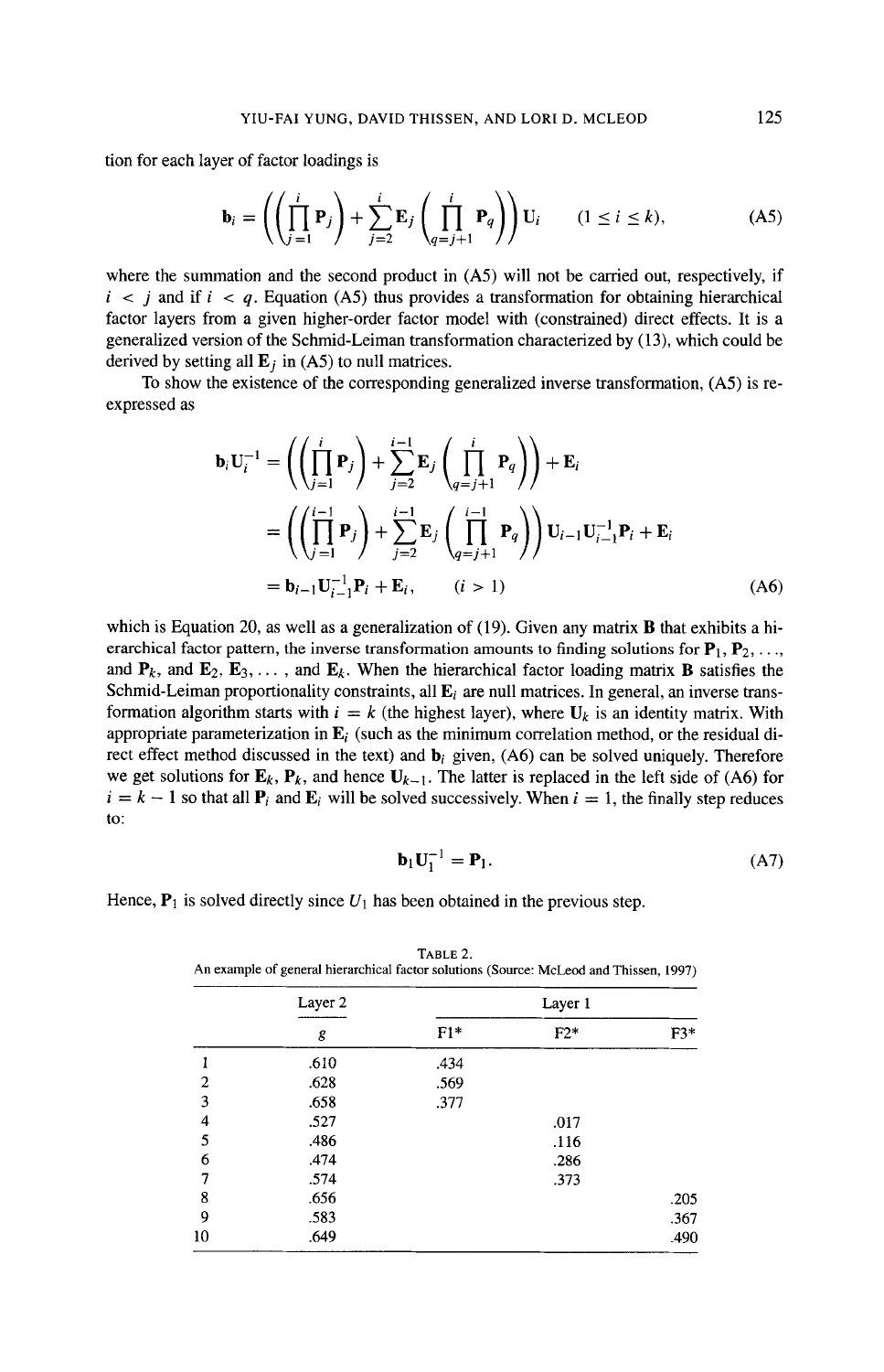*Illustrating the inverse transformation.* With all  $E_i$  set to zero, we successfully recover the original higher-order factor solution reported in Schmid and Leiman (1957) by applying the inverse transformation to the Schmid-Leiman hierarchical factor solution in Table 1. To illustrate the case where no proportionality constraints are imposed on the hierarchical factor model, an example reported in McLeod and Thissen (1997) is used.

In Table 2, a two-layer hierarchical factor solution with a general factor is reported. The corresponding path diagram representation is shown in the lower right comer of Figure 1. We start with  $i = 2$  for solving for  $P_2$ , and  $E_2$ . We attempt to find an equivalent second-order factor model with constrained direct effects. Because  $U_2$  is an identity matrix, (A6) becomes

$$
\begin{pmatrix}\n.610 \\
.628 \\
.658 \\
.527 \\
.486 \\
.474 \\
.574 \\
.656 \\
.583 \\
.583 \\
.649\n\end{pmatrix} = \begin{pmatrix}\n.434 \\
.569 \\
.377 \\
.116 \\
.286 \\
.373 \\
.367 \\
.490\n\end{pmatrix} \begin{pmatrix}\n1 \\
\sqrt{1 - \lambda_1^2} \\
\sqrt{1 - \lambda_2^2} \\
\sqrt{1 - \lambda_2^2} \\
\sqrt{1 - \lambda_3^2}\n\end{pmatrix} \begin{pmatrix}\n\lambda_1 \\
\lambda_2 \\
\lambda_3 \\
\lambda_4\n\end{pmatrix} + \begin{pmatrix}\n\lambda_1 \\
e_2 \\
e_3 \\
e_4 \\
e_5 \\
e_6 \\
e_7 \\
e_8 \\
e_9 \\
e_{10}\n\end{pmatrix},
$$
\n(A8)

where  $\lambda_1$ ,  $\lambda_2$ , and  $\lambda_3$  are factor loadings of the first order factors on the general factor, and  $e_1$ to  $e_{10}$  are direct effects from the general factor. In (A8) there are 10 equations for 13 unknowns. For identification purposes, the direct effects from the general factor to X3, X7, and X10, respectively, are set to zero (i.e.,  $e_3 = 0$ ,  $e_7 = 0$ , and  $e_{10} = 0$ ). The factor loadings can then be solved uniquely using the equations at the third, the seventh, and the tenth rows, respectively. For example, we have

$$
\lambda_1 = sign(.377)\sqrt{\frac{.658^2}{(.377^2 + .658^2)}} = .868.
$$

Replacing the solution for  $\lambda_1$  into (A8), the direct effects  $e_1$  and  $e_2$  are solved easily. For example,

$$
e_1 = .610 - \frac{.434\lambda_1}{\sqrt{1 - \lambda_1^2}} = -.148.
$$

Continuing the same procedure, we finally have

$$
\mathbf{P}_2=[868, .839, .798]'
$$

and

$$
\mathbf{E}_2 = [-.148, -.365, 0, .501, .308, .034, 0, .385, .097, 0],
$$

as the solutions for the higher-order factor loadings and the direct effects from the general factor, respectively. Now, for  $i = 1$ , we use (A7) to obtain the following matrix equation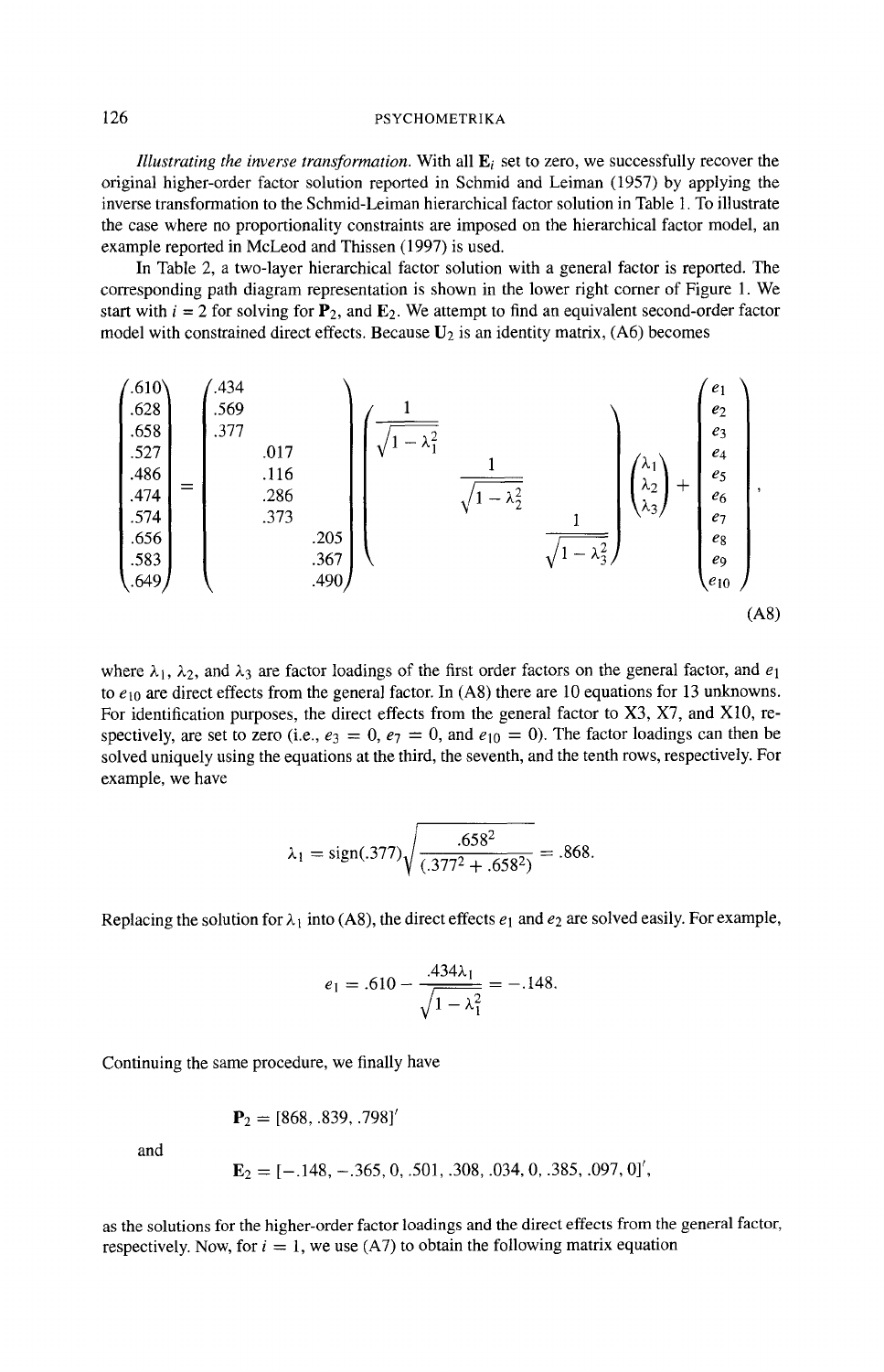$$
\begin{pmatrix}\n.434 \\
.569 \\
.377 \\
.116 \\
.286 \\
.373 \\
.205 \\
.367 \\
.490\n\end{pmatrix}\n\begin{pmatrix}\n1 \\
\sqrt{1-\lambda_1^2} \\
\sqrt{1-\lambda_2^2} \\
\sqrt{1-\lambda_2^2} \\
\sqrt{1-\lambda_3^2}\n\end{pmatrix} = \mathbf{P}_1, \quad (A9)
$$

where  $\lambda_1$ ,  $\lambda_2$ , and  $\lambda_3$  have been solved previously. Therefore,

$$
\mathbf{P}_1 = \begin{pmatrix} .873 & 1.145 & .758 \\ 0.31 & .213 & .523 & .685 \\ 0.31 & .213 & .523 & .685 \\ 0.340 & .609 & .813 \end{pmatrix}^{\prime}
$$

is a solution for the first-order factor loading matrix

*The minimum correlations method.* When solving for  $P_2$  above, we could have set some other direct effects to zero for obtaining unique solutions for (A8). A specific set of such direct effects can be chosen so that the correlations among the first-order factors will have minimum correlations. This is equivalent to finding the minimum possible values for the loadings in (A6). For example, setting the direct effects from the general factor to X2, X7, and X10, respectively, to zero, accomplishes this goal. As a result,

$$
\mathbf{P}_2 = [.741, 839, 798]'
$$
\n
$$
\mathbf{E}_2 = [.131, 0, .242, .501, .308, .034, 0, .385, .097, 0]'
$$
, and\n
$$
\mathbf{P}_1 = \begin{pmatrix} .646 & .847 & .562 \\ .031 & .213 & .523 & .685 \\ .340 & .609 & .813 \end{pmatrix}'.
$$

*The residual direct effects method.* To eliminate the arbitrariness of the selection of zero direct effects, one may instead constrain the sum of direct effects within each first-order factor cluster at zero. For example, in (A8), we could set:

$$
e_1 + e_2 + e_3 = 0,
$$
  
\n
$$
e_4 + e_5 + e_6 + e_7 = 0,
$$
 and  
\n
$$
e_8 + e_9 + e_{10} = 0,
$$
 (A10)

instead of setting  $e_3 = 0$ ,  $e_7 = 0$ , and  $e_{10} = 0$ . Then the following solutions are obtained:

$$
\mathbf{P}_2 = [.809, .934, .872]'
$$
\n
$$
\mathbf{E}_2 = [.014, -.154, .140, .483, .184, -.270, -.400, .292, -.069, -.222]'
$$
, and\n
$$
\mathbf{P}_1 = \begin{pmatrix} .738 & .967 & .641 \\ .047 & .323 & .797 & 1.040 \\ .047 & .323 & .797 & 1.040 \\ .048 & .749 & 1.000 \end{pmatrix}'.
$$